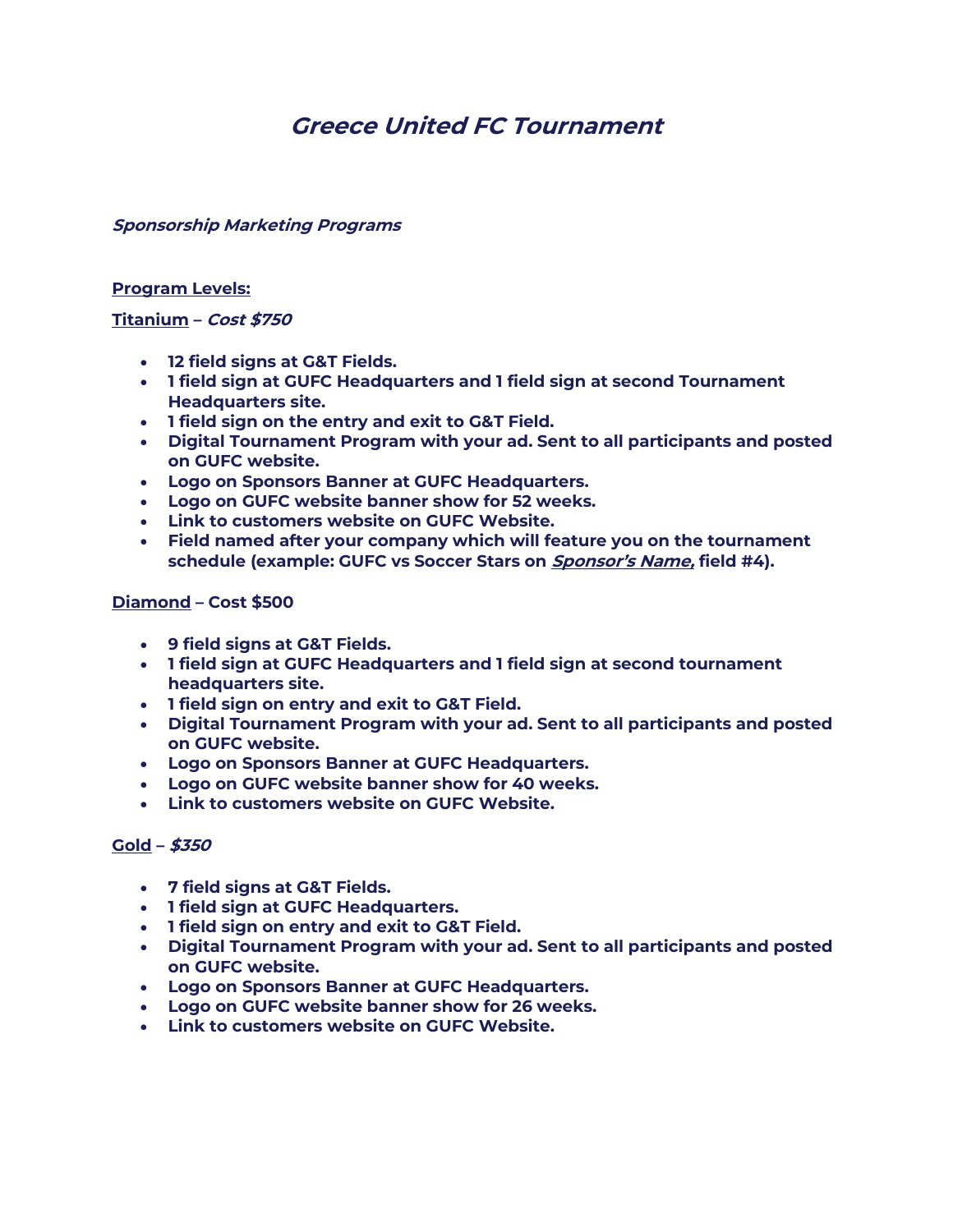#### **Sliver – Cost \$200**

- **4 field signs at G&T Fields**
- **1 field sign at GUFC Headquarters.**
- **Digital Tournament Program with your ad. Sent to all participants and posted on GUFC website.**
- **Logo on Sponsors Banner at GUFC Headquarters.**
- **Logo on GUFC website banner show for 16 weeks.**

# **Bronze – \$100**

- **2 field signs at G&T Fields.**
- **Digital Tournament Program with your ad. Sent to all participants and posted on GUFC website.**
- **Logo on Sponsors Banner at GUFC Headquarters.**
- **Logo on GUFC website banner show for 12 weeks.**

# **Digital – \$50**

- **Digital Tournament Program with your ad. Sent to all participants and post on GUFC website.**
- **Logo on GUFC website banner show for 6 weeks.**